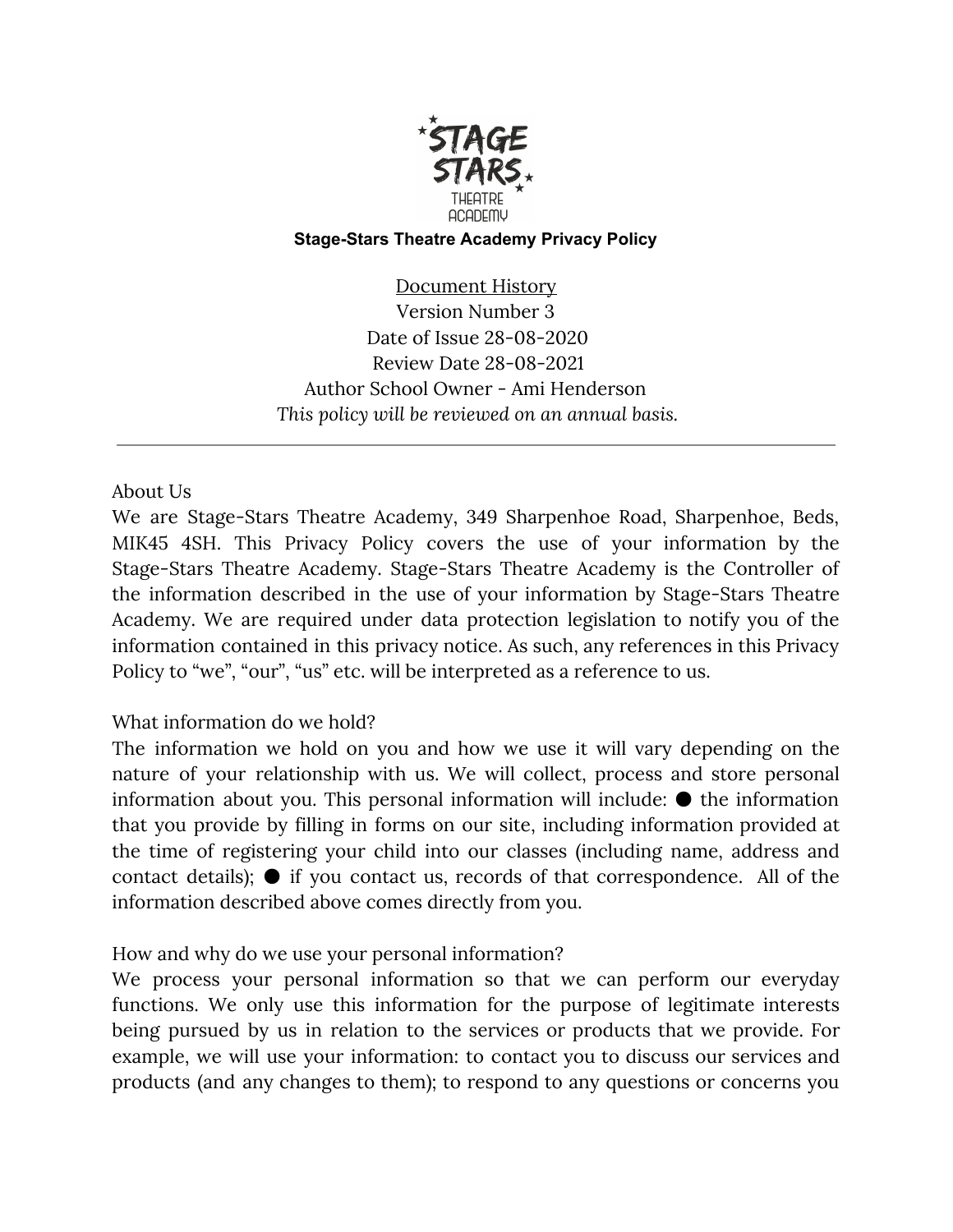have raised; to deal with administrative matters such as invoicing and renewal; and to otherwise carry out our obligations arising under a contract and to enforce the same. In particular, we use your information: ● Where we have obtained your consent (and before any withdrawal of your consent – see below). Including to provide you with information on products or events and other information we think you might like. ● Where it is necessary for the performance of a contract with you. Including to: O carry out our obligations arising from any contracts entered into between you and us; O notify you about changes to our service; O confirm your booking for a class/workshop/event, and to send you communications in connection with your child's registration at the school. ● In line with our legitimate business interests to: O ensure that content from our site is presented in the most effective manner for you and for your computer; O prevent fraud; and O ensure compliance with our rules and procedures. We will not use your information for any other purposes unless we are required to do so by law, in connection with any legal proceedings, or in order to establish, exercise or defend our legal rights. Where we have relied on our legitimate interests to process your personal data, you may contact us to obtain more information, including in relation to our assessment of the impact on you.

## Who do we share your information with?

Your information will be shared internally amongst our staff but they will only use it to carry out their duties in line with the purposes set out above. We will need to share your personal information with others from time to time, including to:  $\bullet$  our professional advisers, such as our accounting, legal advisers where they require that information in order to provide advice to us;  $\bullet$  any regulatory authority in accordance with our legal obligations; ● if another entity acquires us or our assets, your information may be disclosed to that entity as part of the due diligence process and, if the acquisition goes ahead, your information will be transferred to that entity;  $\bullet$  our group's service providers for the provision of specific business operations (such as IT service providers and mailing houses), but only if we have a written agreement in place with such providers protecting your information;  $\bullet$  if we are under a duty to disclose or share your personal information in order to comply with any legal obligation, or in order to protect the rights, property or safety of our organisation, our customers or others; and ● to successors in title or replacement operators of all or part of our organisation, subject to the data being used for the same purposes as originally specified. We never disclose information to third party advertisers without your consent.

How long will we keep your information?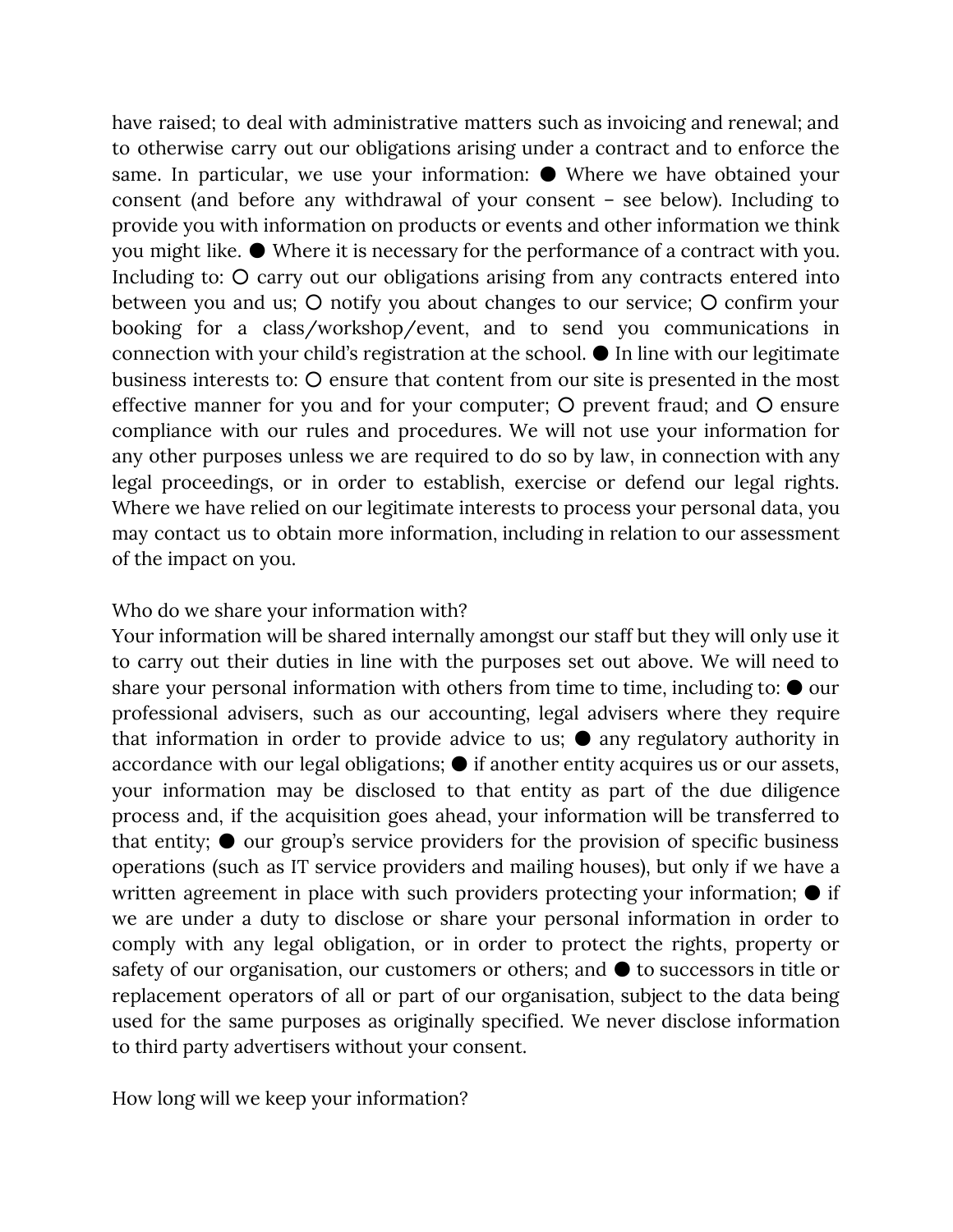We retain your information for no longer than is necessary for the purposes for which the information is collected. When determining the relevant retention periods, we will take into account factors including: ● legal obligation(s) under applicable law to retain data for a certain period of time; ● statute of limitations under applicable law(s);  $\bullet$  (potential)l disputes; and  $\bullet$  Guidelines issued by relevant data protection authorities. Otherwise, we securely erase your information once it is no longer needed.

# Your rights

You have the following rights regarding your information:

1 Right to be informed You have the right to be provided with clear, transparent and easily understandable information about how we use your information and your rights. This is why we are providing you with the information in this Privacy Policy.

2 Right of access You have the right to obtain access to your information (if we are processing it), and other certain other information (similar to that provided in this Privacy Policy).

3 Right to rectification You are entitled to have your information corrected if it is inaccurate or incomplete.

4 Right to erasure This is also known as 'the right to be forgotten' and, in simple terms, enables you to request the deletion or removal of your information where there is no compelling reason for us to keep using it. This is not a general right to erasure; there are exceptions.

5 Right to restrict processing You have rights to 'block' or suppress further use of your information. When processing is restricted, we can still store your information, but may not use it further. We keep lists of people who have asked for further use of their information to be 'blocked' to make sure the restriction is respected in future.

6 Right to data portability You have the right to obtain and reuse your personal data in a structured, commonly used and machine readable format in certain circumstances. In addition, where certain conditions apply, you have the right to have such information transferred directly to a third party.

7 Right to withdraw consent If you have given your consent to anything we do with your personal data, you have the right to withdraw your consent at any time (although if you do so, it does not mean that anything we have done with your personal data with your consent up to that point is unlawful). Right to object to processing In addition to the above rights, you also have the right to object to certain types of processing, in certain circumstances. In particular, the right to object to the processing of your personal data based on our legitimate interests grounds (including processing for direct marketing).